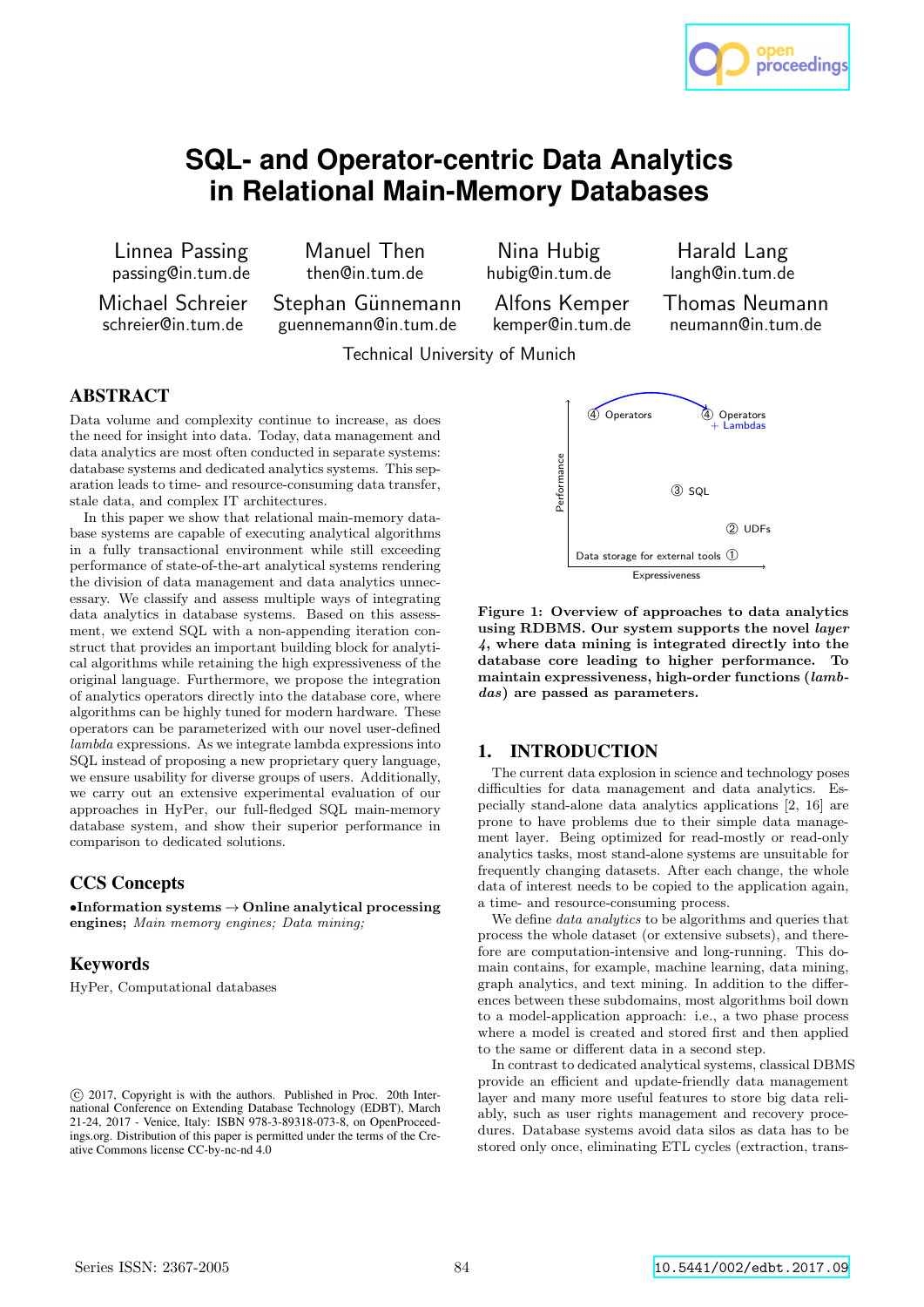formation, and loading of data). Thus, we investigate how data analytics can be sensible integrated into RDBMS to contribute to a "one-solution-fits-it-all" system. What level of efficiency is possible when running such complex queries in a database? Can a database actually be better than single purpose standalone systems? According to Aggarwal et al. [4], seamless integration of data analytics technology into DBMS is a major challenge.

Some newer database systems, for example SAP HANA [15] and HyPer [20], are designed to efficiently handle different workloads (OLTP and OLAP) in a single system. Mainmemory RDBMS, such as HyPer, are specifically well-suited for high analytics workload due to their efficient use of modern hardware, i.e., multi-core CPUs with extensive instruction sets and large amounts of main memory.

How is an analytics algorithm best integrated into an RDBMS? While existing database systems that feature data analytics include the algorithms on a very high level, we propose to add a specific set of algorithmic building blocks as deep in the system as possible. To describe and assess different approaches of integrating data analytics algorithms into an RDBMS, we distinguish four layers ranging form the least to the most deeply integrated:

- (1) DBMS as data storage with external analytics algorithms—the currently most commonly used approach.
- (2) User-defined functions (UDFs)—code snippets in highlevel languages executed by the DBMS.
- (3) SQL queries—including recursive common table expressions (CTE) and our novel iteration construct.
- $(4)$  Integration as physical operators—the deepest integration, providing the highest performance.

We propose user-defined code snippets as parameters to our operators to increase flexibility within  $(4)$ . These socalled lambda functions, containing for instance distance metrics, are able to change the semantics of a given analytical algorithm.

These four approaches trade performance versus flexibility in a different way, as depicted in Figure 1. We propose implementing several of these approaches into one system to cover the diverse needs regarding performance and expressiveness of different user groups and application domains. The novel operator integration  $(4)$  combines the highest performance with high flexibility but can only be implemented by the database system's architects. Approaches (2) and  $(3)$  provide environments in which expert users can implement their own algorithms. All three integrated approaches  $[2, 3, 4]$  avoid ETL costs, stale data, and assembling and administrating complex system environments, thereby facilitating ad-hoc data analytics.

This paper focuses on two approaches, SQL- and operatorcentric approaches to data analytics in databases. Figure 2 gives a first idea of how these approaches are integrated into query plans. As depicted, both approaches handle arbitrarily pre-processed input. Both approaches result in a relation; this result can thus be post-processed within the same query. The operator-centric approach features a specialized operator that processes data as would any other relational operator such as a join. In the SQL-centric approach, analytical algorithms are expressed in SQL. k-Means is an iterative algorithm, hence Figure 2 shows an iteration as the most important part of the query.



(a) Operator-centric approach. The iterative k-Means algo-<br>rithm is implemented as physical relational operator. The rithm is implemented as physical relational operator. distance function is specified as a lambda expression.



(b) SQL-centric approach. The iterative algorithm, including initialization and stop condition, is expressed in SQL. The iteration operator can either be the standard recursive common table expression, or our optimized non-appending iteration construct.

#### Figure 2: Query plans for k-Means clustering.

### 1.1 Contributions

In this paper, we present how data analytics can efficiently be integrated into relational database systems. Our approach targets different user groups and application domains by providing multiple interfaces for defining and using analytical algorithms. High expressiveness and performance are achieved via a unique combination of existing and new  $concepts including<sup>1</sup>:$ 

- A classification and assessment of approaches to integrate data analytics with databases.
- The iteration construct as extension to recursive common table expressions (with recursive) in SQL.
- Analytical operators executed within the database engine that can be parameterized using lambda expressions (anonymous user-defined functions) in SQL.
- An experimental evaluation with both dedicated analytical systems and database extensions for analytical tasks.

The remainder of this paper is organized as follows: An overview of the related work is provided in Section 2. In Section 3 we discuss what characteristics make HyPer especially suited for in-database analytics. We continue by explaining the in-database processing in Section 4. The method by which analytics are integrated into SQL is defined in Section 5 and our building blocks (operators) of the fourth layer are shown in detail in Section 6. Our operators are very flexible due to their lambda functions, which we describe in Section 7. The evaluation of our operators in HyPer is given in Section 8. We discuss the conclusions of our work in Section 9.

<sup>1</sup>Partially based on our prior publication [29].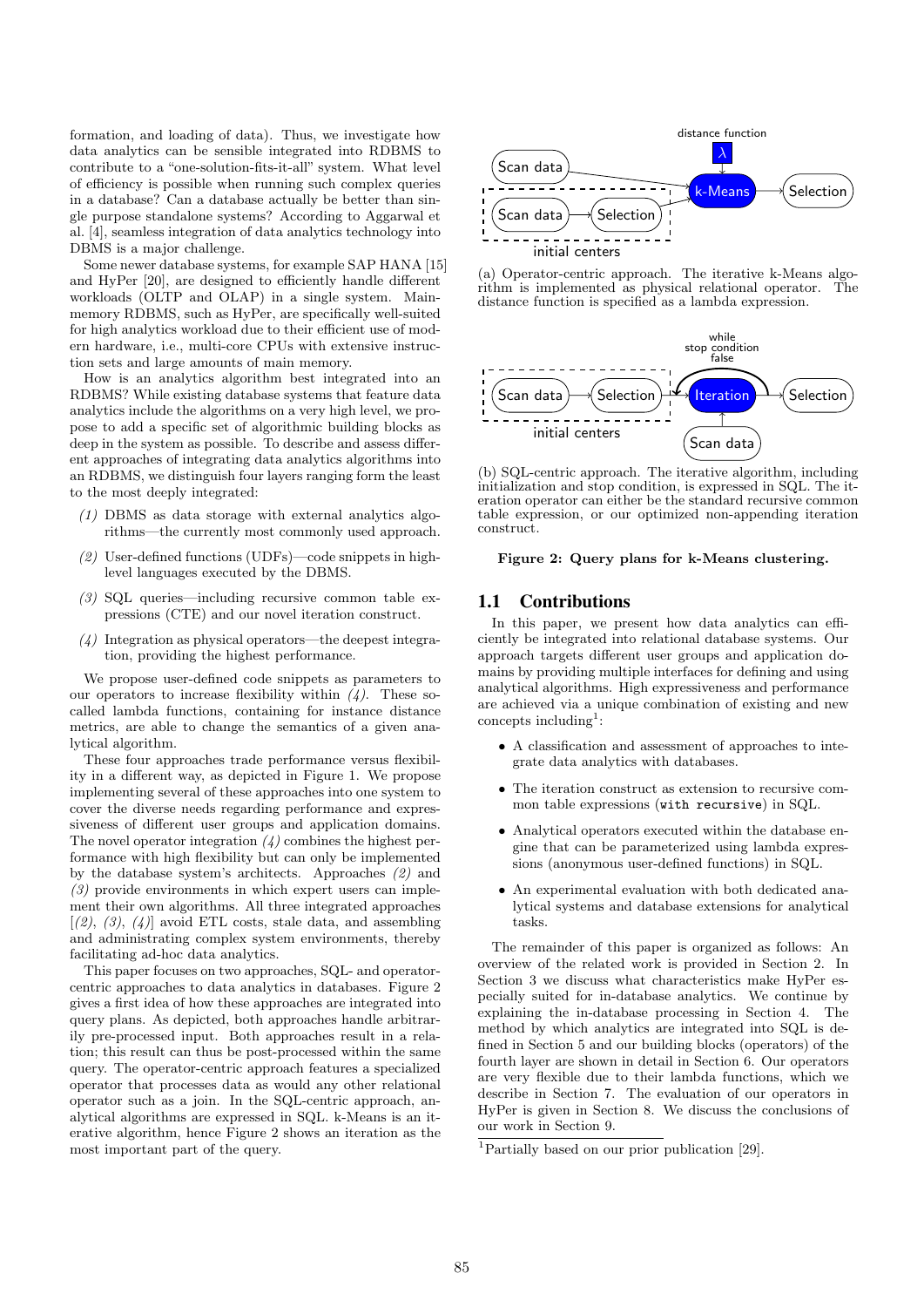## 2. RELATED WORK

Data analytics software can be categorized into dedicated tools and extensions to DBMS. In this section, we introduce major representatives of both classes.

# 2.1 Dedicated Data Analytics Tools

The programming languages and environments  $R^2$ ,  $SciPy^3$ , *theano*<sup>4</sup> and  $MATLAB^5$  are known by many data scientists and are readily available. For these reasons, they are heavily used for data analytics, and implementations of new algorithms are often integrated. In addition, these languages and environments provide data visualizations and are well-suited for exploration and interactive analytics. However, their algorithm implementations often are only single-threaded, which is a major drawback concerning currently used multicore systems and data volumes.

The next group of existing data analytics tools are *data* analytics frameworks. Most representatives of this category are targeted at teaching and research and do not focus on performance for large datasets. Their architecture makes it easy to implement new algorithms and to compare different variants of algorithms regarding quality of results. Notable examples of data analytics frameworks include  $ELKI^6$ , which supports diverse index structures to speed up analytics, RapidMiner<sup>7</sup>, used in industry as well as research and teaching, and  $KNIME^8$ , which allows users to define data flows and reports via a GUI.

Recently, Crotty et al. presented Tupleware, a high-performance analytical framework. Tupleware is meant for purely analytical tasks and the system does not take into account transactions.The authors endorse interactive data exploration by not relying on extensive data preparation [12] and by providing a data exploration GUI. Tupleware requires users to annotate their queries with as much semantics as possible: Queries may solely consist of simple building blocks, e.g., loop or filter, augmented with user-defined code snippets such as comparison functions. Relational operators—the building blocks of SQL queries—are fairly similar to Tupleware's building blocks but are more coarsegrained, more robust against faulty or malicious user input, and can be used in a more general fashion. They therefore do not guarantee as many invariants. SQL implementations of algorithms could be optimized in a similar fashion, although this requires major changes to relational query optimizers.

The cluster computing framework Apache Spark [31] supports a variety of data analytics algorithms. Analytical algorithms, contained in the Machine Learning Library (MLlib), benefit from Spark's scale-up and scale-out capabilities. Oracle  $PGX<sup>9</sup>$  is a graph analytics framework. It can run predefined as well as custom algorithms written in the Green-Marl DSL and is focused on a fast, parallel, and in-memory execution. GraphLab [22] is a machine learning framework that provides many machine learning building blocks such as regression or clustering, which facilitate building complex applications on top of them. All of these frameworks use dedicated internal data formats making it necessary to use time-consuming data loading steps. Furthermore, the synchronization of results back to the RDBMS is a complex job that often must be implemented explicitly by the user.

#### 2.2 Data Analytics in Databases

In addition to standalone systems there are database systems which contain data analytics extensions. Being faced with the issue of integrating data analytics and relational concepts, the systems mentioned below come up with different solutions: Either analytical algorithms are executed via calls to library functions, or the SQL language is extended with data analytics functions.

MADlib [17] is an example for the second level of our classification, user-defined functions. This library works on top of selected databases and heavily uses data parallel query execution if provided by the underlying database system. MADlib provides analytical algorithms as user-defined functions written in C++ and Python that are called from SQL queries. The underlying database executes those functions but cannot inspect or optimize them. While the output produced by the functions can directly be post-processed using SQL, only base relations are allowed as input to data analytics algorithms. Thus, full integration of the user-defined functions and SQL queries is neither achieved on a query optimization and execution level nor in the language and query layer.

Another example for the UDF category is the SAP HANA Predictive Analytics Library (PAL) [25, 15]. This library offers multi-threaded C++ implementations of analytical algorithms to run within the main-memory database system SAP HANA. It is integrated with the relational model in a sense that input parameters, input data, as well as intermediate results and the output are relational tables. The algorithms, so-called application functions, are called from SQL code. They are compiled into query plans and executed individually. In contrast to the afore-mentioned MADlib, PAL integrates in one ecosystem only and is therefore capable of connecting to SAP HANA's user and rights management.

Oracle Data Miner [27] is focused on supervised machine learning algorithms. Hence, training data is used to create a model that is then applied to test data using SQL functions. Both steps are run multi-threaded to make use of modern multi-core systems. Results of the algorithms are stored in relational tables. Interactive re-using and further processing of results within the same SQL query is not possible, but can be applied in precedent and subsequent queries.

EmptyHeaded [1] uses a datalog-like query language for graph processing. This system follows the "one-solution-fitsall" approach: Graph data is processed in a relational engine using multiway join algorithms that are more suitable for graph patterns than classical pairwise join algorithms.

 $LogicBlox$  [6] is also a relational engine that does not use SQL for queries. It relies on functional programming, as does Tupleware, but is a full relational DBMS. The functional programming language of LogicBlox, LogiQL, can be combined with declarative programming and features a relational query optimizer. LogicBlox exploits constraint solving to optimize the functional code.

SimSQL [11] is another recent relational database with analytical features. Users write algorithms from scratch

 $^2\overline{\textrm{http://www.r-project.org/}}$ 

 $^3$  http://www.scipy.org/  $\,$ 

<sup>4</sup>http://deeplearning.net/software/theano/

<sup>5</sup>http://www.mathworks.com/products/matlab/

<sup>6</sup>http://elki.dbs.ifi.lmu.de/

<sup>7</sup>http://rapidminer.com/

<sup>8</sup>http://www.knime.org/

 $^9$ http://www.oracle.com/technetwork/oracle-labs/ parallel-graph-analytics/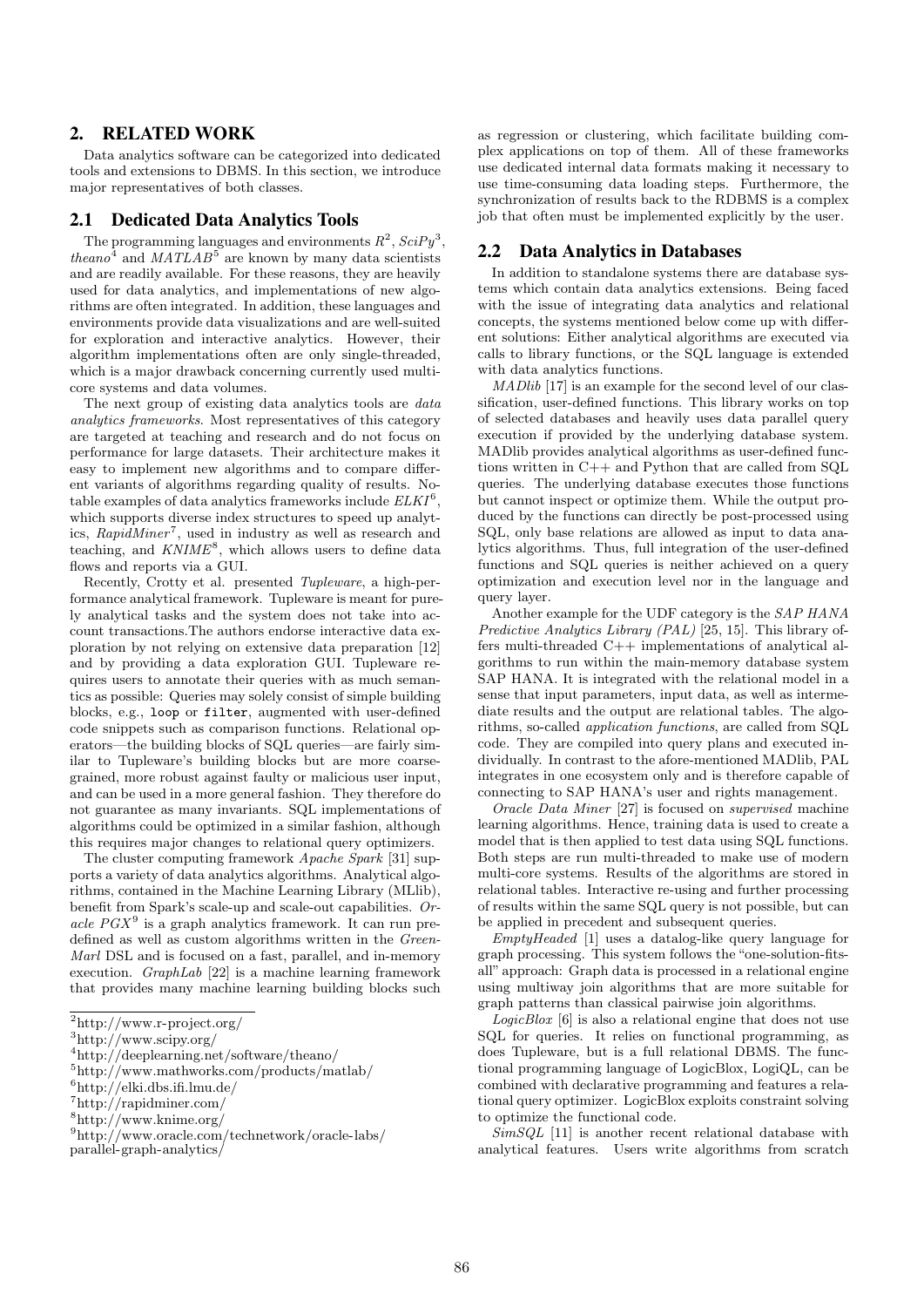which are then translated into SQL. Several SQL extensions, such as for-each style loops over relations as well as vector and matrix data types, facilitate analytics in the database. While recognizing that its tuple-oriented approach to matrixbased problems results in low performance [10], SimSQL emphasizes its general-purpose approach. As a result of those design decisions, SimSQL is able to execute complex machine learning algorithms which many other computation platforms are not able to do [10], but lacks optimizations for standard analytical algorithms.

To conclude, while all presented database systems strive for integration of analytical and relational queries, the achieved level of integration vastly differs between systems. Most presented systems rely on black box execution of user-defined functions by the database while others transform analytical queries into relational queries to allow for query inspection and optimization by the database.

## 3. HYPER FOR DATA ANALYTICS

HyPer [20] is a hybrid main-memory RDBMS that is optimized for both transactional and analytical workloads. It offers best-in-class performance for both, even when operating simultaneously on the same data. Adding capabilities to execute data analysis algorithms is the next step towards a unified data management platform without stale data.

Several features of HyPer contribute to its suitability for data analytics. First, HyPer generates efficient data-centric code from user queries thus reducing the user's responsibility to write algorithms in an efficient way [24]. After transforming the query into an abstract syntax tree (AST), multiple optimization steps, and the final translation into a tree of physical operators, HyPer generates code using the LLVM compiler framework. Computation-intensive algorithms benefit from this design because function calls are omitted. As a result, users without knowledge in efficient algorithms can write fast analytical queries.

Second, data locality further improves performance. Datacentric execution attempts keeping data tuples in CPU registers as long as possible to avoid copying of data. If possible, a tuple is kept in registers while multiple operators are executed on it. This so-called pipelining is important for queries that touch tuples multiple times. For ad-hoc analytical queries pre- and post-processing steps can be combined with the data processing to generate highly efficient machine code. As many analytical algorithms are pipeline breakers, in practice we pipeline pre-processing and data materialization as well as result generation and post-processing.

Third, HyPer focuses on scale-up on multi-core systems rather than on scale-out on clusters; hence, parallelization of the operators and the generated code is a performancecritical aspect. Characteristics of modern hardware, such as non-uniform memory access (NUMA), cache hierarchies, and vector processing must be taken into account when new features are integrated into the DBMS. Avoiding data distribution onto multiple nodes is especially important when the input data cannot be chunked easily, e.g., when processing graph-structured data.

In addition to efficient integration of algorithms, other characteristics further encourage the use of HyPer for data analysis use-cases such as: the system provides a PostgreSQLcompatible SQL interface, is fully ACID-compliant and offers fast data loading [23], which is especially important for data scientists.

### 4. IN-DATABASE PROCESSING

Existing systems for data analysis often use their own proprietary query languages and APIs to specify algorithms (e.g., Apache Spark [31] and Apache Flink [5]). This approach has several drawbacks. For example, unusual query languages make it necessary to extensively train the domain experts that write queries. If common high-level programming languages like Java are used, many programmers are available, but they usually lack domain knowledge. Additionally, optimizing high-level code is a hard problem that compiler designers have been working on for decades, especially in combination with additional query execution logic.

Our goal is to enable data scientists to create and execute queries in a *straightforward* way, while keeping all *flexibility* for expert users. In this chapter, we assess multiple approaches to integrate data analytics into HyPer. The first layer shown in Figure 1 using the database system solely as data storage is omitted here as it does not belong to the indatabase processing category. Layers two and three, UDFs and SQL queries, respectively, are already implemented in various database systems. Layer four describes our novel approach of deeply integrating complex algorithms into the database core to maximize query performance while retaining flexibility for the user.

# 4.1 Program Execution within the Database

Many RDBMS allow user-defined functions (UDFs) in which database users can add arbitrary functionality to the database. This eliminates the need to copy data to external systems. The code snippets are registered with the database system and are usually run by the database system as a black box, although first attempts to "open the black box" have been made [18]. If UDF code contains SQL queries, executing these queries potentially requires costly communication with the database. This is because for most UDF languages it is not possible to bind together the black box code and the code that executes the embedded SQL query thus foregoing massive optimization potential. Because of the dangers to stability and security that go along with executing foreign code in the database core, a sandbox is required to separate database code and user code.

### 4.2 Extensions to SQL

There is general consensus that relational data should be queried using SQL. By extending SQL to integrate new algorithms, the vast amount of SQL infrastructure (JDBC connectors and SQL editors) can be reused to work with analytical queries. Furthermore, the declarative nature of SQL makes it easy to continuously introduce new optimizations. By using this common language, one avoids the high effort of creating a new language and of teaching it to users.

Some algorithms, such as the a-priori algorithm [8] for frequent itemset mining, work well in SQL but others are difficult to express in SQL and even harder to optimize. One common difficulty is the iterative nature of many analytical algorithms. To express iterations in SQL, recursive common table expressions (CTE) can be used. CTEs compute a monotonically growing relation, i.e., tuples of all previous iterations are kept. As many iterative algorithms need to access one previous iteration only, memory is wasted if the optimizer does not optimize this hard-to-detect situation. This is a problem especially for main-memory databases where memory is a scarce resource.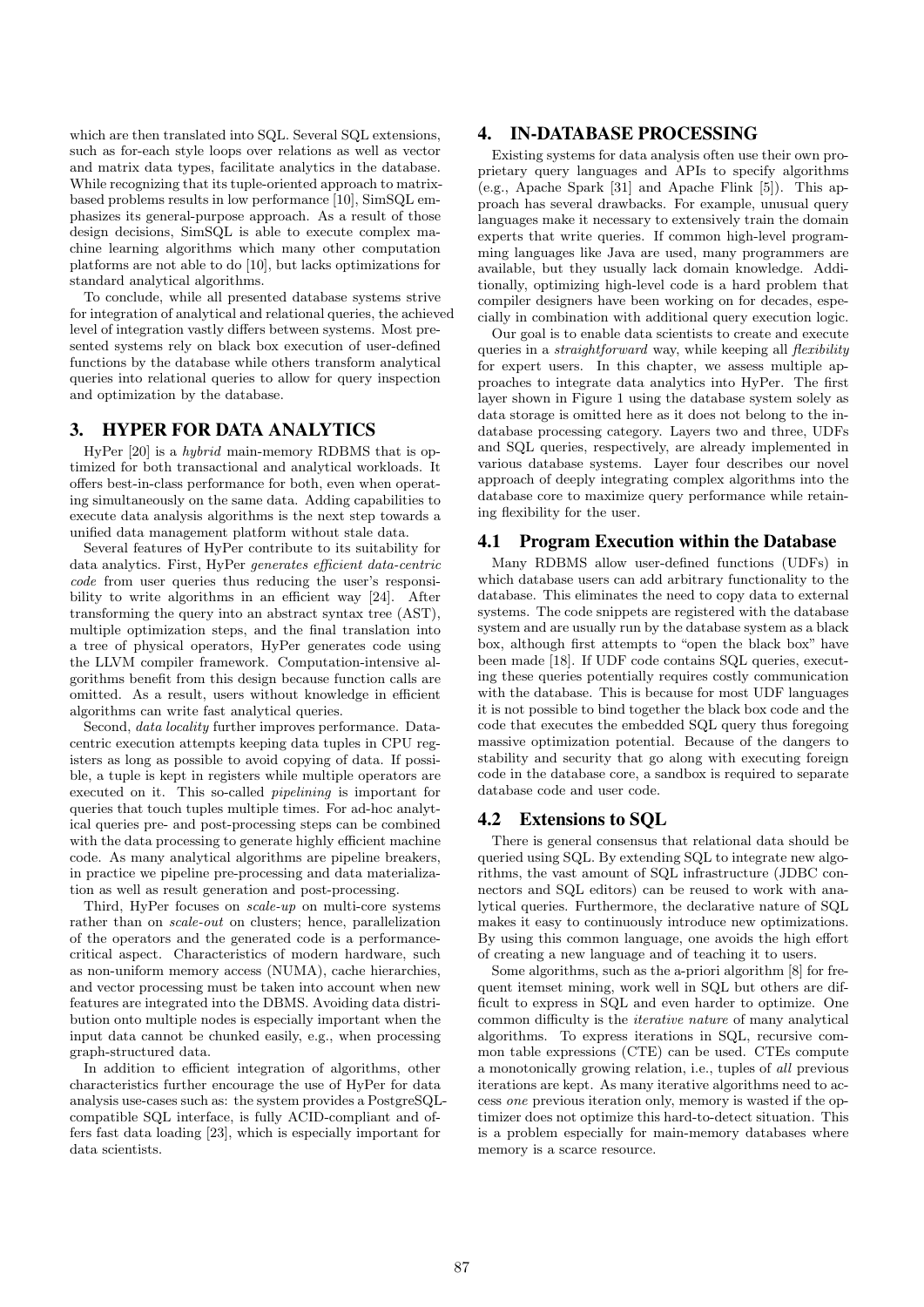To solve this issue, we suggest an iteration concept for SQL that does not append to the prior iteration but instead replaces it and therefore drastically reduces the memory footprint of iterative computations. As the intermediate results become smaller, less data has to be read and processed, thus, non-appending iterations also improve analytics performance. We explain the details of our iteration concept in Section 5.

## 4.3 Data Analytics in the Database Core

In contrast to other database systems, HyPer integrates important data analytics functionality directly into the core of the database system by implementing special highly-tuned operators for analytical algorithms. Because the internal structures of database systems are fairly different, such operators have to be specifically designed and implemented for each system. Differentiating factors between systems are, among others, the execution model (tuple-at-a-time vs. vectorized execution) as well as the storage model (row store vs. column store). For example, an operator in the analytical engine Tupleware, which does not support updating datasets, would look significantly different from an operator in the full-fledged database system HyPer, which needs to take care of updates and query isolation.

HyPer can arbitrarily mix relational and analytical operators leading to a seamless integration between analytics with other SQL statements into one query plan. This is especially useful because the functionality of existing relational operators can be reused for common subtasks in analytical algorithms, such as grouping or sorting. Analytical operators can focus on optimizing the algorithm's core logic such as providing efficient internal data representations, performing algorithm-dependent pre-processing steps, and speeding up computation-intensive loops. A further advantage of custom-built analytical operators is that the query optimizer knows their exact properties and can choose an optimal query plan based on this information. Having all pre- and post-processing steps in one language—and one query—greatly simplifies data analytics and allows efficient ad-hoc queries. In Section 6 we elaborate on our implementation of (physical) operators.

Of the integration layers presented in this section, special operators are integrated most deeply into the database. As a result, they provide unrivaled performance but reduce the user's flexibility. To regain flexibility, we propose lambda expressions as a way of injecting user-defined code into operators. Lambdas can, for example, be used to specify distance metrics in the k-Means algorithm or to define edge weights in PageRank.

By implementing multiple layers, we can offer data analytics functionality to diverse user groups. User-defined algorithms are attractive for data scientists wanting to implement specific algorithms in their favorite programming language without having to copy the data to another system. Persons knowledgeable in analytical algorithms and SQL might prefer to stick to their standard data querying language making extensions to SQL their best choice. Algorithm operators implemented by the database developers are targeted towards users that are familiar with the data domain but not with data analytics algorithm design.

Syntactically, UDFs, stored SQL queries and special operators cannot and should not be distinguished by the user. In this way, DBMS architects can decide on an algorithm's level of integration, which is transparent to the user.

In the following sections, we delve into the details of data analytics using SQL and using specialized analytical operators with  $\lambda$ -expressions. We omit the details on the first two layers—using the database solely as data storage, and running UDFs in a black box within the database—because the first layer does not incorporate any analytical algorithms on the database system side and the second layer uses the database system as a runtime environment for user-defined code. When the database is only used to provide the data, the performance is bound by data transfer performance and the data analytics software used to run the algorithms. In case the database is used to execute code in a black box, again, the runtime depends on the programming language and implementation used in these UDFs.

### 5. DATA ANALYTICS USING SQL

Our overall goal is to seamlessly integrate analytical algorithms and SQL queries. In the third layer, which is described in this section, SQL is used and extended to achieve this goal. Standard SQL provides most functionality necessary for implementing analytical algorithms, such as fix point recursion, aggregation, sorting, or distinction of cases. However, one vital construct is missing: a more general concept of iteration has to be added to the language. Section 5.1 introduces this general-purpose iteration construct, called iterate operator. Query optimization for analytical queries is discussed in Section 5.2.

Our running example is the three algorithms k-Means, Naive Bayes, and PageRank which are well-known [30, 3] examples from vector and graph analytics and used as example building blocks in other state-of-the-art analytics systems [12]. Their properties are shared by many other data mining and graph analytics algorithms. Furthermore, they represent the areas of data mining, machine learning, and graph analytics. Thus, these three algorithms are appropriate examples for this paper.

## 5.1 The Iterate Operator

The SQL:1999 standard contains recursive common table expressions (CTE) that are constructed using the with recursive. Recursive CTEs allow for computation of growing relations, e.g., transitive closures. In these queries, the CTE can be accessed from within its definition and is iteratively computed until no new tuples are created in an iteration. In other words, until a fixpoint is reached. Although it is possible to use this fixpoint recursion concept for general-purpose iterations, this is clearly a diversion from its intended use case, and can thus result in incorrect optimizer decisions.

Our iterate operator has similar capabilities as recursive CTEs: it can reference a relation within its definition allowing for iterative computations. In contrast to recursive CTEs, the iterate operator replaces the old intermediate relation rather than appending new tuples. Its final result is a table with the tuples that were computed in the last iteration only. This pattern is often used in data and graph mining algorithms, especially when some kind of metric or quality of data tuples is computed. In PageRank, for example, the initial ranks are updated in each iteration. In clustering algorithms, the assignment of data tuples to clusters has to be updated in every iteration. These algorithms have in common that they operate on fixed-size datasets, where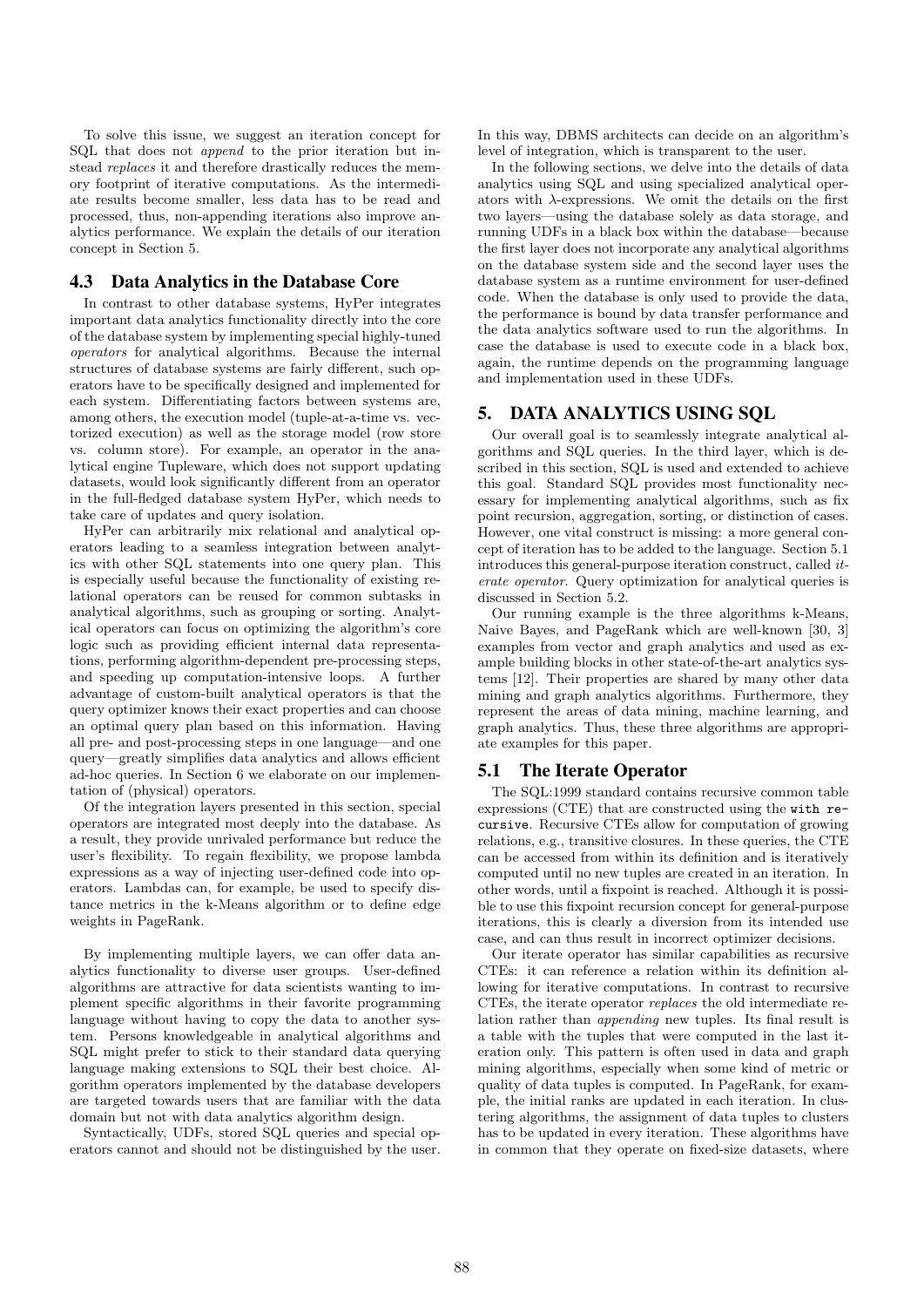```
SELECT * FROM ITERATE ([initialization], [step], [stop
      condition ]) ;
   find smallest three-digit multiple of seven
SELECT * FROM ITERATE ((SELECT 7 "x"),
      ( SELECT x +7 FROM iterate ) ,
      ( SELECT x FROM iterate WHERE x >=100) );
```
Listing 1: Syntax of the ITERATE SQL language extension. A temporary table *iterate* is created, that in the beginning contains the result of the initialization subquery. Iteratively, the subquery step is applied to the result of the last iteration, until the boolean condition stop condition is fulfilled.

only certain values (ranks, assigned clusters, et cetera) are updated. This means the stop criterion has to be changed; rather than stopping when no new tuples are generated, our iterate operator stops when a user-defined predicate evaluates to true. We show the syntax of the iteration construct in Listing 1. By providing a non-appending iteration concept with a while-loop-style stop criterion, we are adding more semantics to the implementation, which has been shown to massively speed up query execution due to better optimizer decisions [12].

Although it is possible to implement the afore-mentioned algorithms using recursive CTEs, the iterate operator has two major advantages:

- Lower memory consumption: Given a dataset with  $n$ tuples, and  $i$  iterations. With recursive CTEs, the table is growing to  $n * i$  tuples. Using our operator, the size of the relation remains  $n$ . For comparisons of the current and the last iteration, we need to store 2∗n tuples and discard all prior iterations early. The iterate construct saves vast amounts of memory in comparison to recursive CTEs. Furthermore, if the stop criterion is the number of executed iterations, recursive CTEs have to carry along an iteration counter, which is a huge memory overhead because it has to be stored in every tuple.
- Lower query response times: Because of the smaller relation size, our algorithm is faster in scanning and processing the whole relation, which is necessary to re-compute the ranks, clusters, et cetera.

Lower memory requirements are particularly important in main-memory databases like HyPer, where memory is a scarce resource. This is especially true when whole algorithms are integrated into the database because they often need additional temporary data structures. Our evaluation, Section 8, shows how algorithm performance can be improved by using our iterate operator instead of recursive CTEs, while keeping the flexibility of with recursive statements. Both approaches share one drawback, they can both produce infinite loops. Those situations need to be detected and aborted by the database system, e.g., via counting recursion depth or iterations, respectively.

A conceptually similar idea that also features appending and non-appending iterations can be found in the work of Binnig et al. [7]. Being a language proposal for a functional extension to SQL, their paper neither discusses where which

type of iteration is appropriate, nor does it list advantages and drawbacks regarding performance or memory consumption. Ewen et al. [14] also argue that many algorithms only need small parts of the data to compute the next iteration (so-called incremental iterations). Their work focuses on parallelizing those iterations as they are only sparsely dependent on each other. The SciDB engine features support for iteration processing on arrays where "update operations typically operate on neighborhoods of cells" [26]. Soroush et al.'s work enables efficient processing of this type of array iterations as well as incremental iterations.

## 5.2 Query Optimization and Seamless Integration with the Surrounding SQL Query

Keeping intermediate results small by performing selections as early as possible is a basic principle of query optimization. This technique, called pushing selections, is in general not possible when analytical algorithms are affected. This is because the result of an analytical algorithm is not determined by *single tuples* (as it is for example for joins), but potentially influenced by the whole input dataset. A similar behavior can be found in the group-by operator, where the aggregated results also depend on *all* input tuples. This naturally narrows the search space of the query optimizer and reduces optimization potentials.

One major influencing factor for query optimization is the cardinality of intermediate results. For instance, precise cardinality estimations are necessary for choosing the best join ordering in a query. It is, however, hard to estimate the output cardinality of the generic iterate operator because it can contain diverse algorithms. Some algorithms, e.g., k-Means, iterate over a given dataset and the number of tuples stays the same before and after the iterate operator. Other algorithms, e.g., reachability computations, increase the dataset with each iteration, which makes the final cardinality difficult to estimate. Cardinality estimation on recursive CTEs faces the same difficulty so that similar estimation techniques can be applied.

To conclude, the diverse nature of analytical algorithms does not offer many generic optimization opportunities. Instead, relational query optimization has to be performed almost independently on the subqueries below and above the analytical algorithm while the analytical algorithm itself might benefit from different optimization techniques, e.g., borrowed from general compiler design or constrained solving as suggested by [6]. Because of the lacking potential for standard query optimization, low-level optimizations such as vectorization and data locality, as introduced in Section 3, become more important.

# 6. OPERATORS

The most in-depth integration of analytical algorithms into a DBMS is by providing implementations in the form of physical operators. Physical operators like hash join or merge sort are highly optimized code fragments that are plugged together to compute the result of a query. All physical operators, including the analytical ones introduced in this paper, use tables as input and output. They can be freely combined ensuring maximal efficiency. Figure 3 shows how physical analytics operators are integrated into query translation and execution. Physical operators are performance-wise superior to the general iteration construct, introduced in Section 5.1, as these specialized operators know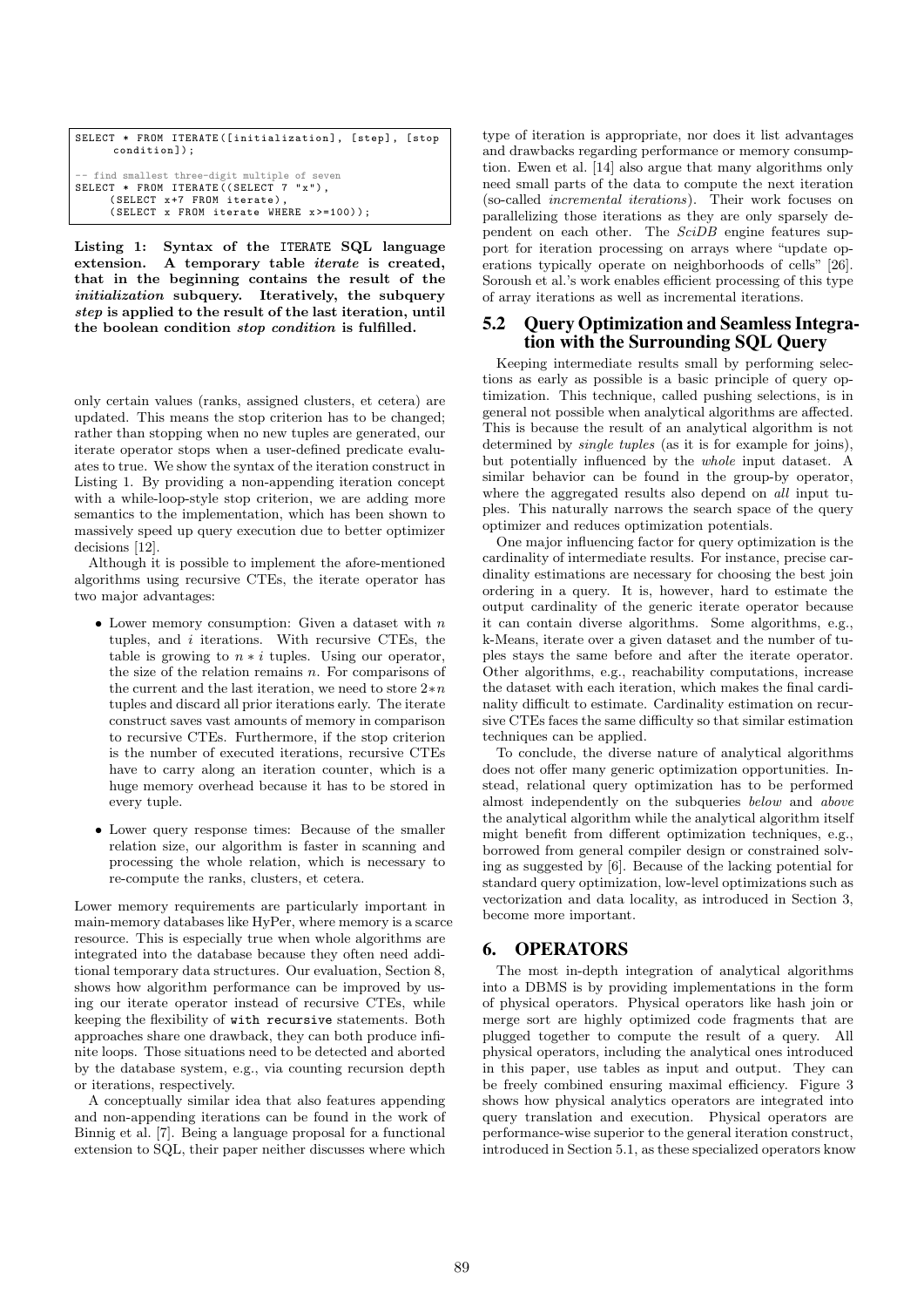

Figure 3: Query translation and execution with relational and analytical operators. A SQL query is translated to an abstract syntax tree (AST) consisting of both relational and analytical operators. The optimizer can inspect both types of operators. This approach provides highest integration and performance.

|  |  | SELECT * FROM PAGERANK ((SELECT src, dest FROM edges), |  |  |  |
|--|--|--------------------------------------------------------|--|--|--|
|  |  | $0.85, 0.0001$ ;                                       |  |  |  |

Listing 2: Operator integration in SQL. Arbitrary preprocessing of input data and arbitrary postprocessing of the results is possible. Additional parameters define the algorithm's behavior.

invariants of their algorithms such as the estimated output cardinality or data dependencies in complex computations. These specialized operators know best how to distribute work among threads or how to optimize the memory layout of internal data structures.

For example, the query shown in Listing 2 computes the PageRank value for every vertex of the graph induced by the *edges* relation<sup>10</sup>. The query is processed by a table scan operator followed by our specialized physical PageRank operator. The PageRank operator implementation defines, for example, whether parallel input (from the table scan operator) can be processed, information that is used by the optimizer to create the best plan for the given query.

In the next sections, we describe the chosen algorithms, k-Means, Naive Bayes, and PageRank, and how we implemented them in HyPer. Furthermore, we describe necessary changes to the optimizer.

#### 6.1 The Physical k-Means Operator

k-Means is a fast, model-based iterative clustering algorithm, i.e., it divides a set of tuples into  $k$  spherical groups such that the sum of distances is minimized. It can be uti-

lized as a building block for advanced clustering techniques. The classical k-Means algorithm by Lloyd [21] splits each iteration into two steps: assignment and update. In the assignment step, each tuple is assigned to the nearest cluster center. In the update step, the cluster centers are set to be the arithmetic mean of all tuples assigned to the cluster. The algorithm converges when no tuple changes its assigned cluster during an iteration. For practical use, the convergence criterion is often softened: Either, a maximum number of iterations is given, or the algorithm is interrupted if only a small fraction of tuples changed its assigned cluster in an iteration.

In our implementation, the k-Means operator requires two input relations, data and initial centers, that are passed via subqueries. An additional parameter defines the maximum number of iterations. Using parallelism, our implementation benefits from modern multi-core systems. Each thread locally assigns data tuples to their nearest center and to prepare the re-computation of cluster centers, each thread sums up the tuples values. The data tuples themselves are consumed and directly thrown away after processing. For the next iteration, tuples are requested again from the underlying subquery. As a result, the query optimizer can decide to compute the data relation each time, or use materialized intermediate results, whatever is faster in the given query. Data locality is ensured because all centers and intermediate data structures are copied for each thread. Thread synchronization is only needed for the very last steps, global aggregation of the local intermediate results and the final update of the cluster centers. This procedure is repeated until the solution remains stable (i.e., no tuple changed its assignment during an iteration), or until the maximum number of iterations is reached. The operator then outputs the cluster centers.

### 6.2 The Physical Naive Bayes Operator

Naive Bayes classification aims at classifying entities, i.e., assigning categorical labels to them. Other than k-Means or PageRank, it is a supervised algorithm and consists of two steps performed on two different datasets: First, a dataset A with known labels is used to build a model based on the Bayesian probability density function. Second, the model is applied to a related but un-labeled (thus unknown) dataset B to predict its labels. When implemented in a relational database, one challenge is storing the model as it does not match any of the relational entities, relation or index, completely.

We implemented model creation and application as two separate operators, Naive Bayes training and Naive Bayes testing, respectively. The generation of additional statistical measures is handled by two additional operators that are not limited to Naive Bayes but can be used as a building block for multiple algorithms, for example k-Means.

Similar to k-Means, the Naive Bayes training operator is a pipeline breaker. Each thread holds a hash table to manage its input data with the class as key while not storing the tuples itself. In addition, the number of tuples  $N$  is stored for each class, as well as the sum of the attribute values  $\sum_{n\in\mathbb{N}} n.a$  and the sum of the square of each attribute value  $\sum_{n\in\mathbb{N}} n.a^2$  for each class and attribute. After the whole input is consumed, the training operator computes the apriori probability for each class as well as the mean and standard deviation for each class and attribute:

 $10<sub>P</sub>$  arentheses around the subquery are necessary because arbitrary queries are allowed there. The sole use of commas would have lead to an ambiguous grammar.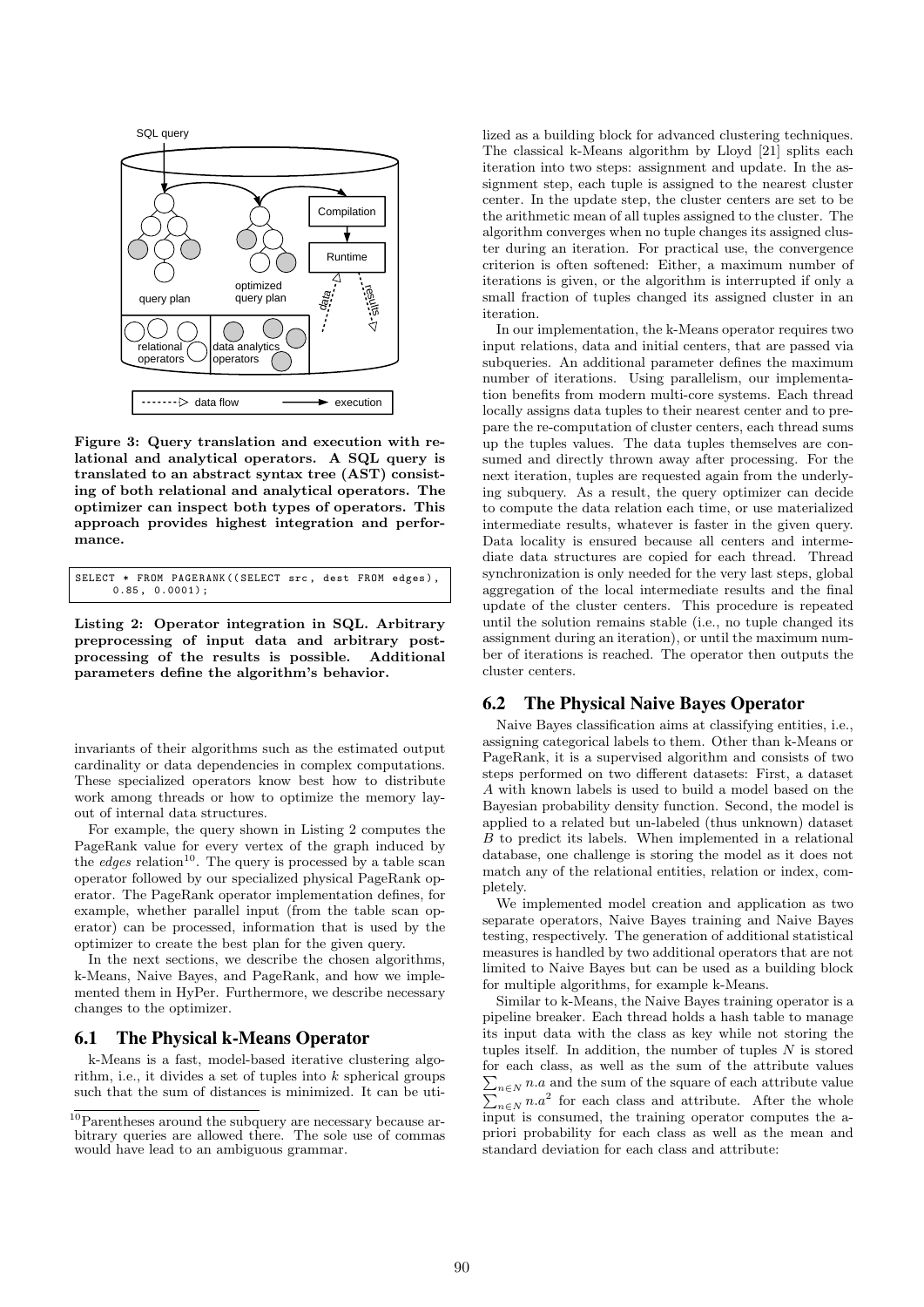Let a given training set D with |D| instances  $d \in D$  contain a set of classes C with |C| instances  $c \in C$ . Let |c| denote the number of instances of this class c in D. Then, the a-priori probability of class  $c$  is given by:

$$
PR(c) = \frac{|c| + 1}{|D| + |C|}
$$

Afterwards, the results and the class labels are fed into the next operator: the testing operator.

#### 6.3 The Physical PageRank Operator

PageRank [9] is a well-known iterative ranking algorithm for graph-structured data. Each vertex  $v$  in the graph (e.g., a website or a person), is assigned a ranking value that can be interpreted as its importance. The rank of  $v$  depends on the number and rank of incoming edges, i.e.,  $v$  is important if many important vertices have edges to it. A PageRank iteration is a sparse matrix-vector multiplication. In each iteration, part of each vertex's importance flows off to the vertices it is adjacent to, and in turn each vertex receives importance from its neighbors. Similar to k-Means, PageRank converges towards a fixpoint, i.e., the vertex ranks change less than a user-defined epsilon. It is common to specify a maximum number of iterations.

The sparse matrix-vector multiplication performed in the PageRank iterations is similar to many graph algorithms in that its performance greatly benefits from efficient neighbor traversals. This means for a given vertex  $v$  it has to be efficiently possible to enumerate all of its neighbors. Our PageRank implementation ensures this by efficiently creating a temporary compressed sparse row (CSR) representation [28] that is optimized for the query at hand. We avoid storage overhead and an access indirection in this mapping by re-labeling all vertices and doing a direct mapping. After the PageRank computation we use a reverse mapping operator that translates our internal vertex ids back to the original ids.

The PageRank operator uses only the CSR graph index and no longer needs to access the base data. In each iteration we compute the vertices' new PageRank values in parallel without any synchronization. Because we have dense internal vertex ids we are able to store the current and last iteration's rank in arrays that can be directly indexed. Thus, every neighbor rank access only involves a single read. At the end of each iteration we aggregate each worker's data to determine how much the new ranks differ from the previous iterations. If the difference is less or equal to the userdefined epsilon or if the maximum iteration count is reached, the PageRank computation finishes.

## 7. LAMBDA EXPRESSIONS

In Section 4.3 we described the integration of specialized data analytics operators into the database core. These operators provide unrivaled performance in executing the algorithms they were designed for. However, without modification they are not flexible, i.e., they are not even applicable in the context of similar but slightly different algorithms. Consider the k-Medians algorithm. It is a variant of k-Means that uses the L1-norm (Manhattan distance) rather than the L2-norm (Euclidean distance) as distance metric. While this distance metric differs between the variants, their implementations have in common predominant parts of their code. Even though this common code could be shared, dif-

```
CREATE TABLE data (x FLOAT , y INTEGER , z FLOAT ,
desc VARCHAR (500) );
CREATE TABLE center (x FLOAT, y INTEGER, z FLOAT);
INSERT INTO data ...
INSERT INTO center
SELECT * FROM KMEANS (
           sub-queries project the attributes of interest
     ( SELECT x ,y FROM data ) ,
( SELECT x ,y FROM center ) ,
          the distance function is specified as \lambda-expression
     \lambda(a, b) (a \cdot x - b \cdot x) \lambda ( -b \cdot y) \lambda ( -c \cdot b \cdot x) \lambda ( a \cdot y - b \cdot y) \lambda ( a \cdot y - b \cdot y) \lambda ( a \cdot y - b \cdot y) \lambda ( a \cdot y - b \cdot y) \lambda ( a \cdot y - b \cdot y) \lambda ( a \cdot y - b \cdot y) \lambda ( a \cdot y - b \cdot y) \lambda ( a \cdot y - b \cdot y) \lambda ( a \cdot y - b \.<br>number of iterations
     3
);
```
Listing 3: Customization of the k-Means operator using a lambda expression for the distance function.

ferent metrics would make necessary different variants of our algorithm operators.

Instead, when designing data analytics operators, we identify and aim to exploit such similarities. Our goal is to have one operator for a whole class of algorithms with variation points that can be specified by the user. To inject userdefined code into variation points of analytics operators we propose using lambda expressions in SQL queries.

Lambda expressions are anonymous SQL functions that can be specified inside the query. For syntactic convenience, the lambda expressions' input and output data types are automatically inferred by the database system. Also, for all variation points we provide default lambdas that are used should none be specified. Thus, non-expert users can easily fall back to basic algorithms. With lambda-enabled operators we strive not only to keep implementation and maintenance costs low, but especially to offer a wide variety of algorithm variants required by data scientists. Also, because lambda functions are specified in SQL, they benefit from existing relational optimizations.

Listing 3 shows how our k-Means operator benefits from lambdas. In the kmeans function call's third argument, a lambda expression is used to specify an arbitrary distance metric. The operator expects a lambda function that takes two tuple variables as input arguments and returns a (scalar) float value. At runtime, these variables are bound with the corresponding input tuples to compute the distance. Thus, by providing a k-Means operator that accepts lambda expressions we do not only cover the common k-Means and k-Medians algorithms but also allow users to design algorithms that are specific to their task and data at hand. These custom algorithms are still executed by our highly-tuned indatabase operator implementation and because all code is compiled together, no virtual function calls are involved.

# 8. EXPERIMENTAL EVALUATION

In this section, we evaluate our implementations of k-Means, PageRank, and Naive Bayes. As introduced in Section 4, we implemented multiple versions of the algorithms, that reflect different depths of integration. We compare our solutions to other systems commonly used by data scientists. This includes middle-ware tools based on RDBMS, analytics software for distributed systems, and standalone data analysis tools.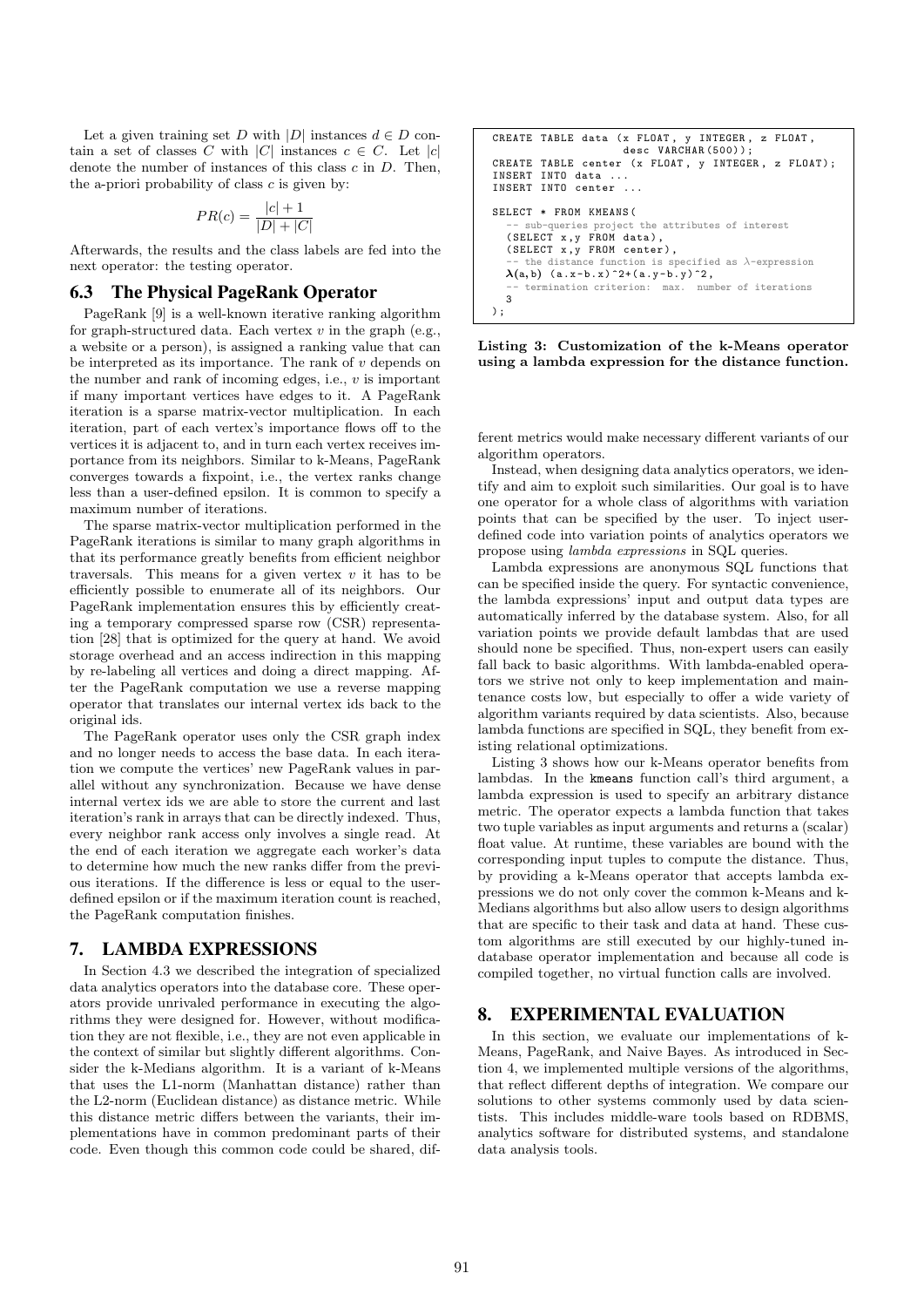|            | $\#tuples n$ | #dimensions $d$ | $\boldsymbol{k}$ |
|------------|--------------|-----------------|------------------|
| Varying    | 160000       | 10              | 5                |
| number of  | 800 000      | 10              | 5                |
| tuples     | 4 000 000    | 10              | $5^{\star}$      |
|            | 20 000 000   | 10              | 5                |
|            | 100 000 000  | 10              | 5                |
|            | 500 000 000  | 10              | 5                |
| Varying    | 4 000 000    | 3               | 5                |
| number of  | 4 000 000    | 5               | 5                |
| dimensions | 4 000 000    | 10              | $5^{\star}$      |
|            | 4 000 000    | 25              | 5                |
|            | 4 000 000    | 50              | 5                |
| Varying    | 4 000 000    | 10              | 3                |
| number of  | 4 000 000    | 10              | $5^{\star}$      |
| clusters   | 4 000 000    | 10              | 10               |
|            | 4 000 000    | 10              | 25               |
|            | 4 000 000    | 10              | 50               |

 $\star$  same experiments, for connecting the three lines of experiments

Table 1: Datasets for k-Means experiments.

### 8.1 Datasets and Parameters

We use a variety of datasets to evaluate the influence of certain characteristics of the datasets and workload to the resulting performance.

#### *8.1.1 k-Means Datasets and Parameters*

k-Means is an algorithm targeted at vector data, i.e., tuples with a number of dimensions. This data model fits perfectly into relations. The data is characterized by the number of tuples  $n$ , the number of dimensions  $d$  used for clustering, and the data types of the dimensions. We chose to perform experiments for varied  $n$  and  $d$  while keeping the data types constant. In addition to the dataset, the algorithm itself has multiple parameters: the number of clusters  $k$ , the cluster initialization strategy, and the number of iterations  $i$  that are computed. The number of clusters  $k$ drastically influences the query performance because it defines the number of distances to be computed and compared, and is an important parameter in our evaluation. To produce comparable results with a wide range of systems, our experiments use the simplest cluster initialization strategy: random selection of k initial cluster centers. We chose to perform three iterations  $i$ , which keeps the experiment duration short while leveling out a possible overhead in the first iteration.

While modifying one parameter, we keep the other two fixed to focus on the effect on that parameter only. The resulting list of experiments is shown in Table 1. We conduct five to six experiments per parameters, which allows us to assess not only the performance but also the scaling behavior of the different systems. The dataset sizes, determined by  $n$ and d, were chosen to be processable by all evaluated systems within main memory and within a reasonable time given the vast performance differences between the systems. We create artificial, uniformly distributed, datasets because they provide an important advantage over real-world datasets in our use case. As the performance of plain k-Means with a fixed number of iterations is irrespective of data skew, our decision to use synthetic datasets does not introduce any drawbacks.

#### *8.1.2 Naive Bayes Datasets and Parameters*

The Naive Bayes experiments are conducted using the same synthetic datasets as k-Means. We vary the number of tuples  $N$  and the number of dimensions  $d$ . For the labels we chose a uniform probability density function of two labels 0 and 1. Our experiments cover the training phase of the algorithm only as it has a much higher complexity and thus runtime than the testing step.

### *8.1.3 PageRank Datasets and Parameters*

PageRank is an algorithm targeted at graph data, i.e., vertices and edges with optional properties. The algorithm is parameterized with the damping factor d modeling the probability that an edge is traversed, e, the maximum change between two iterations for which the computation continues, and the maximum number of iterations  $i$ . For the damping factor  $d$  we chose the reasonable value 0.85 [9], i.e., the modeled random surfer continues browsing with a probability of 85%. To better compare different systems, we set e to 0 and run a fixed number of 45 iterations in all systems. As datasets we use the artificial LDBC graph designed to follow the properties of real-world social networks. We generated multiple LDBC graphs in different sizes up to 500,000 vertices and 46 million edges, using the SNB data generator [13], and used the resulting undirected person-knowsperson graph.

### 8.2 Evaluated Systems

We evaluate our physical operators, denoted as  $H \circ P$ erator, SQL queries with our iterate operator, denoted as HyPer Iterate, and a pure SQL implementation using recursive CTEs, denoted as HyPer SQL, against diverse data analysis systems introduced in Section 2. We chose MAT- $LAB$   $R2015$  as a representative of the "programming languages" group. The next category is "big data analytics" platforms, in which we evaluate Apache Spark 1.5.0 with MLlib. As contender in the "database extensions" category, we chose MADlib 1.8 on top of the Pivotal Greenplum Database 4.3.7.1.

To ensure a fair comparison, all systems have to implement the same variant of k-Means: Lloyd's algorithm. Note that we therefore disabled the following optimizations implemented in Apache Spark MLlib. First, the MLlib implementation computes lower bounds for distances using norms reducing the number of distance computations. Second, distance computation uses previously computed norms instead of computing the Euclidean distance (if the error introduced by this method is not too big). *litekmeans*<sup>11</sup>, a fast k-Means implementation for MATLAB, uses the same optimizations. We therefore use MATLAB's built-in k-Means implementation in our experiments.

#### 8.3 Evaluation Machine

All experiments are carried out on a 4-socket Intel Xeon E7-4870 v2 ( $15\times2.3$  GHz per socket) server with 1 TB main memory, running Ubuntu Linux 15.10 using kernel version 4.2. Greenplum, the database used for MADlib, is only available for Red Hat-based operating systems. We therefore set

 $\rm ^{11}$  http://www.cad.zju.edu.cn/home/dengcai/Data/ Clustering.html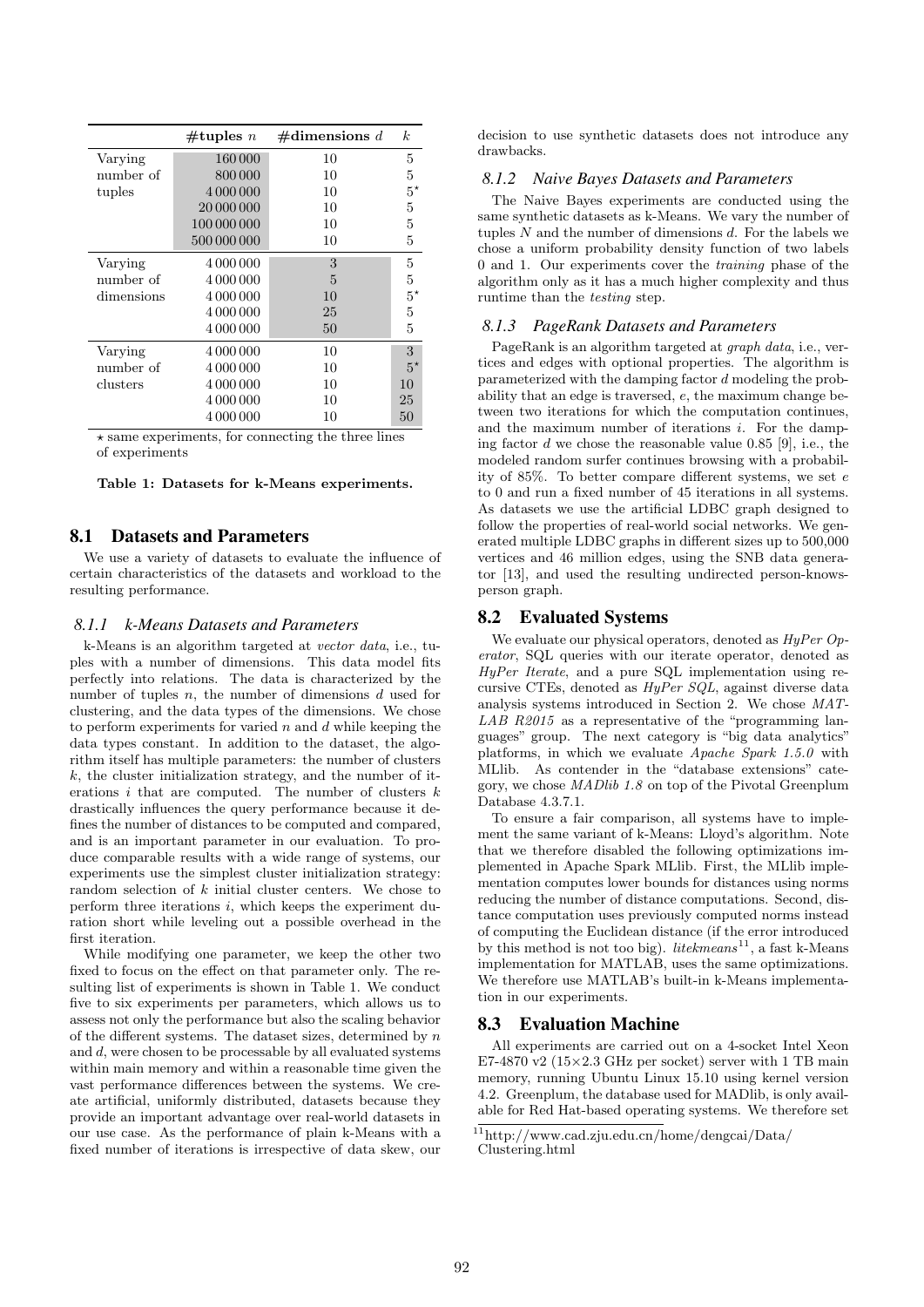

Figure 4: k-Means experiments. From left to right: varying the number of tuples  $N$ , dimensions  $d$ , and clusters k. Default parameters: 4,000,000 tuples, 10 dimensions, 5 clusters, 3 iterations.



Figure 5: PageRank and Naive Bayes experiments. From left to right: PageRank using the LDBC SNB dataset, damping factor 0.85, and 45 iterations. Naive Bayes experiment varying the number of tuples N. Naive Bayes experiment varying the number of dimensions d.

up a Docker container running CentOS 7. The potential introduced overhead is considered in our discussion. As mentioned, we chose the datasets to fit into main memory, even when considering additional data structures. MATLAB does not contain parallel versions of the chosen algorithms, as mentioned in Section 2. This issue is also considered in the discussion of our results.

#### 8.4 Results and Discussion

Figures 4 and 5 display the total measured runtimes. In general, the results match our claims regarding the four layers of integration as shown in Figure 1: Systems using UDFs (layer 2), in our experiments represented by MADlib, are slower than HyPer Iterate and HyPer SQL using SQL (layer 3). The fastest implementation, HyPer Operator, uses analytical operators (layer 4). Runtime of dedicated analytical systems, such as MATLAB and Apache Spark, heavily depends on the individual system.

#### *8.4.1 Recursive CTEs and HyPer Iterate*

As claimed in Section 5, using the iteration concept improves runtimes over plain SQL. While the pure SQL implementation, using recursive CTEs, has to store and process intermediate results that grow with each iteration, the iteration operator's intermediate results have constant size. In our implementations this means additional selection predicates for the pure SQL variant and more expensive aggregates due to the larger intermediate results. k-Means is more affected by this difference because it operates on larger data and is less computation-intensive than PageRank.

# *8.4.2 Hyper Operator and HyPer Iterate*

The k-Means experiments show almost no difference between the HyPer Operator and the HyPer Iterate approach. k-Means is a rather simple algorithm: there is no random data access, only few branches, vectorization can be applied easily, and the data structures are straightforward. Furthermore, k-Means operates on vector data; both operator and SQL implementations use similar internal data structures. This results in very similar code being generated by the operator and the query optimizer resulting in the similar runtimes.

For PageRank, the experiments reveal a different picture: HyPer Operator runs significantly faster than HyPer Iterate because of its optimized CSR graph data structure. In contrast, HyPer Iterate has to work on relational structures, an edges table and a derived vertices table, and subsequently needs to perform many (hash) joins. As a result, its runtime is dominated by building and probing hash tables. This behavior is also found in [19] where a SQL implementation of PageRank also showed performance only comparable to stand-alone-systems. The following rule of thumb can be applied: The more similar optimized SQL code and code generated from the hand-written operator are, the smaller the runtime difference between HyPer Iterate and HyPer Operator approaches.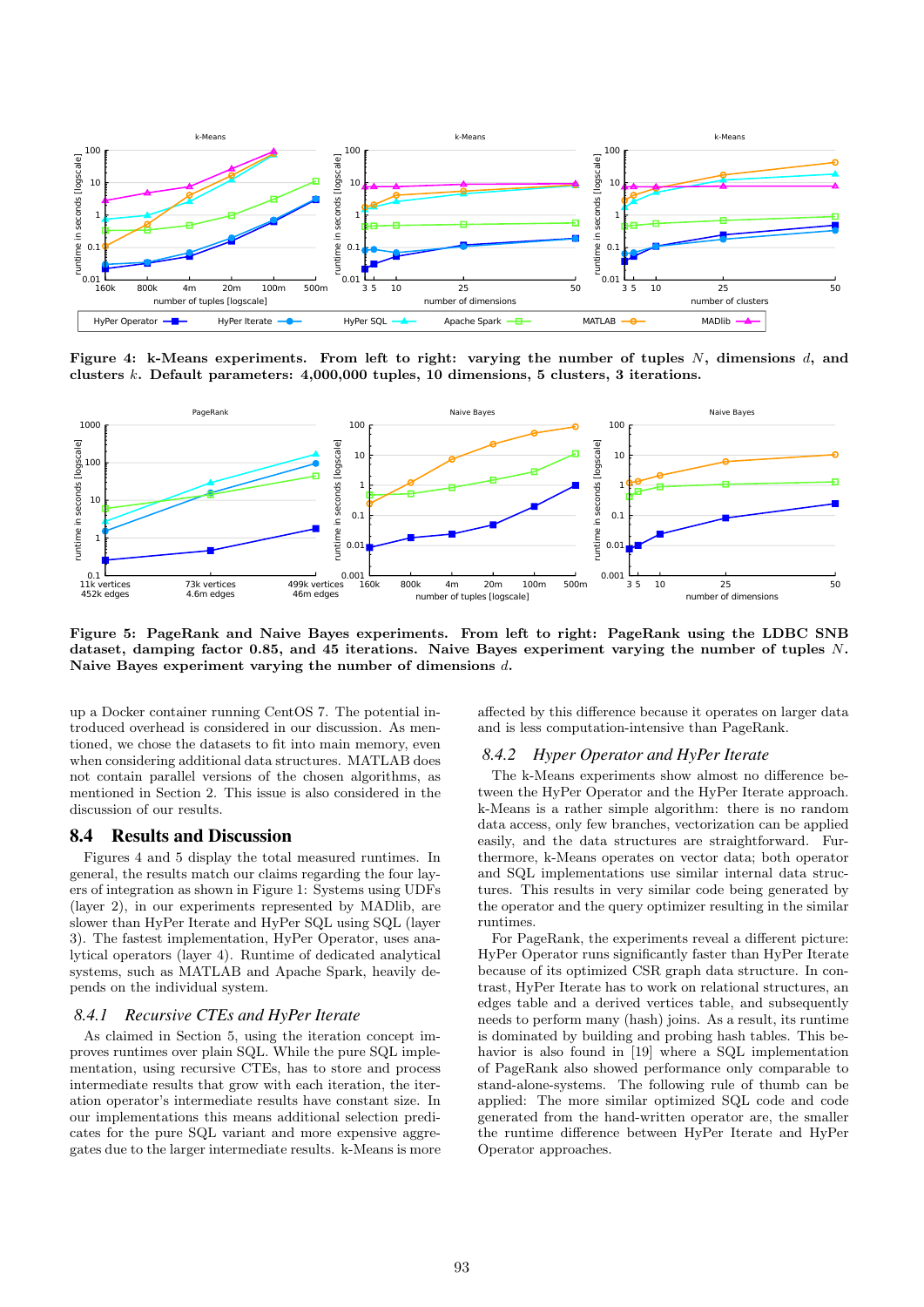### *8.4.3 HyPer, MATLAB, MADlib, and Apache Spark*

Among the contender systems, Apache Spark shows by far the best runtimes, which was expected because Spark was especially built for these kinds of algorithms. Still, Apache Spark is multiple times slower than our HyPer Operator approach for all three evaluated algorithms, as shown in Figures 4 and 5. HyPer's one-system-fits-all approach comes with some overhead of database-specific features not present in dedicated analytical systems like Apache Spark. Therefore, it is important that these features do not cause overhead when they are not used. For instance, isolation of parallel transactions should not take a significant amount of time when only one analytical query is running. Some database-specific overhead, stemming for example from memory management and user rights management, cannot be avoided. Nevertheless, HyPer shows far better runtimes than dedicated systems, while also avoiding data copying and stale data. MATLAB runs both algorithms single-threaded and therefore cannot compete, but was included because multiple heavily used data analytics tools do not support parallelism. MADlib, even taking into account the runtime impairment caused by the virtualization overhead, cannot compete with solutions that integrate data analytics deeper and produce better execution code.

Interestingly, Spark and MADlib almost seem not to be affected by the number of dimensions or clusters in the experiments. As algorithm-wise more complex computations are necessary if either of the numbers increases, we suspect those computations to be hidden behind multi-threading overhead. For example, if each thread handles one cluster, even the 50 clusters in the largest experiment still fit into the 120 hyper-threads of the evaluation machine. But k-Means with larger number of dimensions or clusters is not common, because their results are impaired by the curse of dimensionality or cannot be interpreted by humans. Regarding the scaling for larger datasets, log-scaled runtimes fail to show runtime differences appropriately. Plots with log-scaled runtimes counter-intuitively show converging lines when in fact the runtime difference between two systems is constant, which is the case for HyPer Operator/Iterate and Apache Spark in the leftmost sub-figure of Figure 4.

The results presented above support our claim that a multi-layer approach helps targeting diverse user groups. DBMS manufacturers benefit from the identical interface and syntax of UDFs, stored SQL queries, and hard-coded operators. The decision as to in which layer an algorithm should be implemented is solely affected by the implementation effort versus the gain in performance and flexibility. Laypersons can use these manufacturer-provided algorithms without having to care whether it is a UDF, an SQL query, or a physical operator. Database users with expertise, opposed to laypersons wanting to implement their own analytical algorithms can choose to implement either UDFs or SQL queries.

Briefly stated, the experiments match the expected order of runtimes: the deeper the integration of data analytics, the faster the system. Our results also support our idea of one database system being sufficient for multiple workloads. While this has been shown for combining OLTP and OLAP workloads [15, 20], our contribution was to integrate one more workload, data analytics, while keeping performance and usability on a high level.

## 9. CONCLUSION

We described multiple approaches of integrating data analytics into our main-memory RDBMS HyPer. Like most database systems, HyPer can be used as a data store for external tools. However, doing so exposes data transfer as a bottleneck and prevents significant query optimizations. Instead, we presented three layers of integrating data analytics directly into the database system: data analytics in UDFs, data analytics in SQL, and analytical operators in the database core. The layers' depth of integration and their analytics performance increases with each layer.

UDFs allow the user to implement arbitrary computations directly in the database. However, because the database runs UDFs as a black box, automated optimization potentials are limited. To prevent this lack of optimization potential, we proposed performing data analytics in SQL. As iterations are hard to express in SQL and difficult to optimize, we presented the iteration operator and a corresponding language extension that serves as a building block for arbitrary iterative algorithms directly in SQL. Compared to recursive common table expressions, the iteration construct significantly reduces runtime overhead, especially in terms of memory consumption, as it only materializes the intermediate results of the previous iteration.

For major analytical algorithms that are used frequently (e.g., k-Means, PageRank, and Naive Bayes), we proposed an even deeper integration: integrating highly-tuned analytical operators into the database core. Using our novel SQL lambda expressions, users can specialize analytical operators directly within their SQL queries. This adds flexibility to otherwise fixed operators and allows, for example, for applying arbitrary user-defined distance metrics in our tuned k-Means operator. Just like the iterate operator and the analytics operator, lambda expressions are part of the logical query plan and are subject to query optimization and code generation. Hence, they benefit from decades of research in database systems.

Our presented approaches enable complete integration of data analytics in SQL queries, ensuring both efficient query plans and usability. In our experiments we saw that HyPer data analytics on both graph and vector data is significantly faster than in dedicated state-of-the-art data analytics systems: 92 times faster than Apache Spark for PageRank. This is especially significant because as an ACID-compliant database, HyPer must also be able to handle concurrent transactional workloads. Thus, we showed that HyPer is suitable for integrated data management and data analytics on large data, with multiple interfaces targeted at different user groups.

## Acknowledgment

This research was supported by the German Research Foundation (DFG), Emmy Noether grant GU 1409/2-1, and by the Technical University of Munich - Institute for Advanced Study, funded by the German Excellence Initiative and the European Union Seventh Framework Programme under grant agreement number 291763, co-funded by the European Union. Further, it was supported by the German Research Foundation (DFG), grant NE 1677/1-1. Manuel Then is a recipient of the Oracle External Research Fellowship. Linnea Passing has been sponsored in part by the German Federal Ministry of Education and Research (BMBF), grant TUM: 01IS12057.